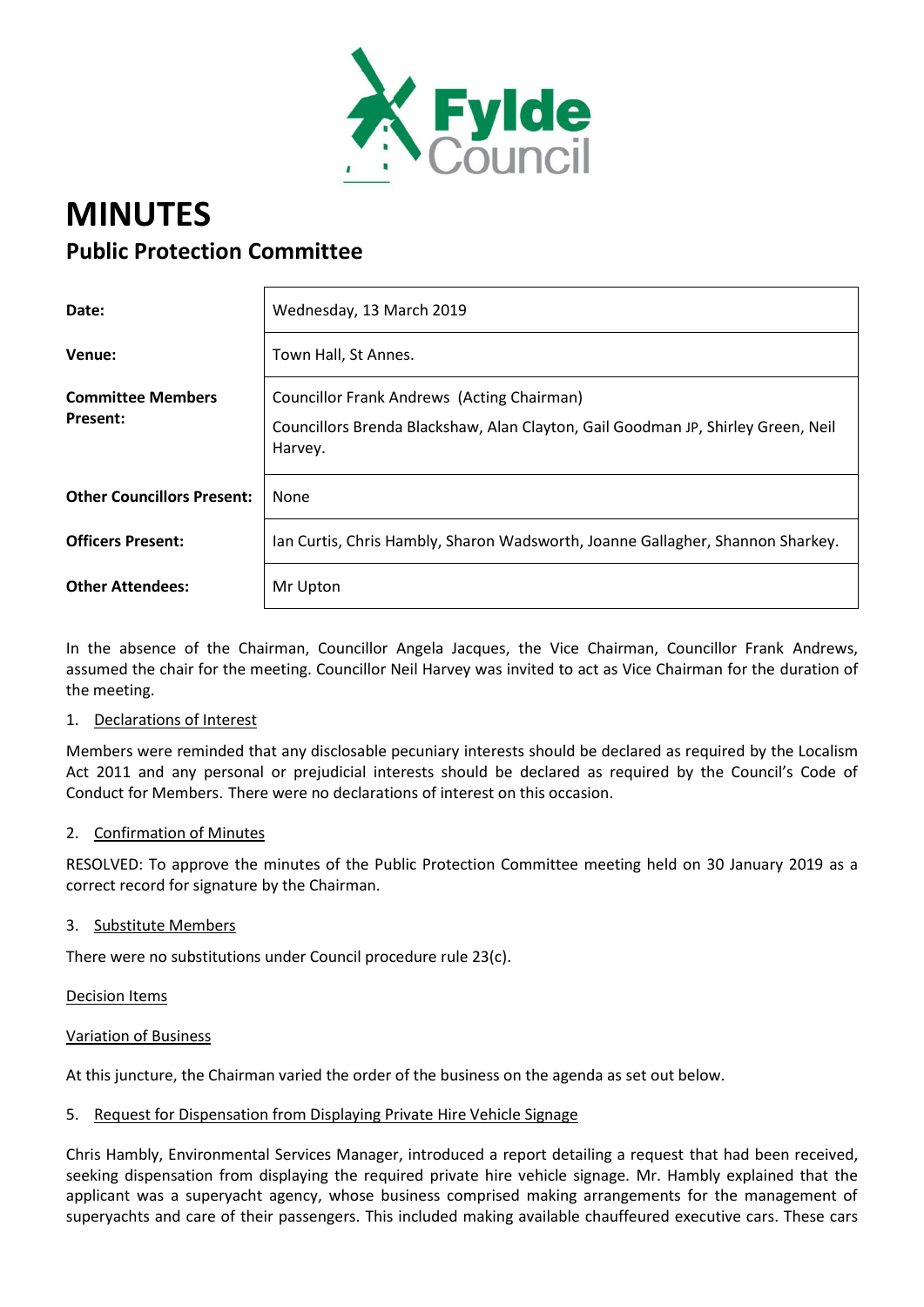Minutes – Public Protection Committee – 13 March 2019

were not available to the general public for casual hire, but their work could technically fall within the legal definition of private hire work.

Mr. Upton the applicant, addressed the committee to explain the nature of his business and the reasons for requesting dispensation from displaying the required signage. Questions raised by members were answered in full by either Mr. Upton or officers.

Following a detailed discussion the committee concluded that as the vehicles would not be available to the general public it RESOLVED to grant dispensation from displaying private hire vehicle signage to Mr. Upton.

## 4. Caravan Site Licensing – Meadfoot Caravan Site

Mr. Hambly introduced a report relating to Meadfoot Caravan Site, Cartford Lane, Little Eccleston.

An application had been received from the site owners seeking amendments to the site licence, dated  $12<sup>th</sup>$ January 2007, to reduce the distance of the caravans from the carriageway and to allow all year round holiday use.

Following a full discussion by members on each of the amendments it was RESOLVED:

- 1. To amend Condition 2 of the site licence to read *"Every caravan shall not be less than six metres from any other caravan in a separate occupation, and not less than 2 metres from a carriageway."*
- 2. To amend Condition 26 of the site licence to read "*Caravans shall not be stationed on the site for the purposes of human habitation except for the period from 1st March to 29th February in any year"*
- 3. To notify the licence holder that the committee is minded to add the following three points to Condition 26 of the site licence and to offer the licence holder the opportunity to make representations.
	- I. Static holiday caravans shall be occupied for holiday purposes only and not as a person's permanent, sole or main place of residence.
	- II. The licence holder must keep the following records for each static caravan on site:
		- a. The name and current home address of the owner; and
		- b. Documentary evidence of the current home address of the owner
		- c. and must allow the licensing authority to inspect them at any reasonable time.
	- III. The licence holder must, if requested by the licensing authority, ask the owner of any static caravan on site to give to the licence holder:
		- a. The name and current home address of each adult occupier; and

 b. Documentary evidence of the current home address of each adult occupier and must forward them to the licensing authority when received.

In the event of the licence holder not making representations, to add the three points to Condition 26 as detailed above.

## 6. Caravan Site Licensing – Review of Mobile Home Fee Policy

Chris Hambly presented the report highlighting that there were no changes to any of the fees and charges for 2019/20 and that the only changes to the policy were administrative.

The committee RESOLVED to approve the administrative amendments to the Mobile Home Fee Policy for 2019/20 and to delegate any future administrative amendments to officers.

## 7. Request to remove Hackney Carriage Stand

Mr. Hambly presented a request that had been received from a member of the public, living in the vicinity of a Hackney Carriage stand located on Church Road, St Annes adjacent to the Victoria Public House, requesting that the stand be removed and the spaces be made available for public parking.

Mr. Hambly informed members that although the rank is not well used anymore the trade would be reluctant to lose it as the spaces lost cannot be replaced elsewhere. It was confirmed that a request of this particular rank to